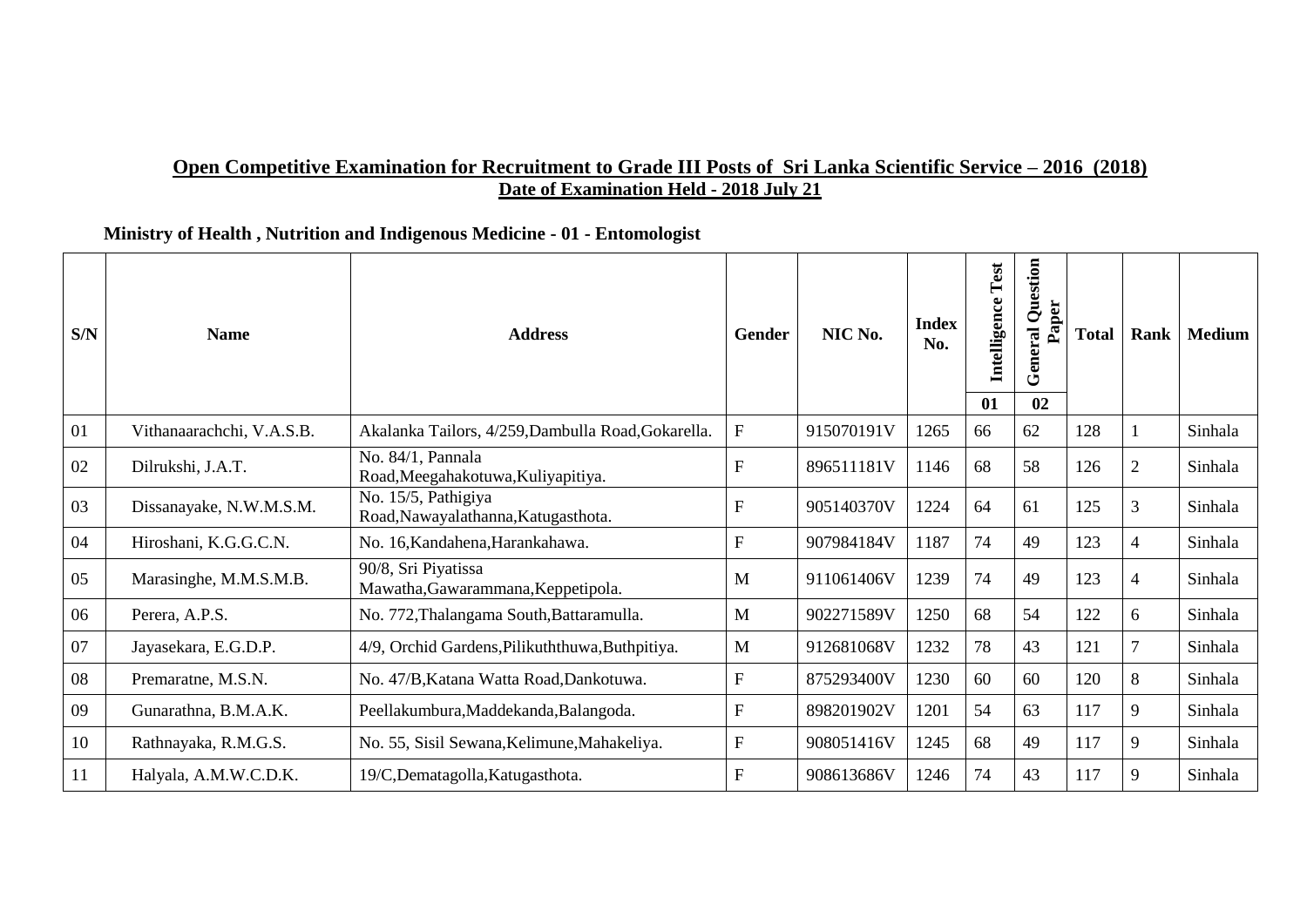| 12 | Madhushani, M.H.M.      | 1st Lane, Pandhukabaya<br>Mawatha, Wijepura, Anuradhapura.            | F                         | 897983044V | 1257 | 74 | 43 | 117 | 9  | Sinhala |
|----|-------------------------|-----------------------------------------------------------------------|---------------------------|------------|------|----|----|-----|----|---------|
| 13 | Peiris, H.R.S.C.        | 16/A, Sri Dharmarama Road, Walpala, Matara.                           | $\mathbf F$               | 915610676V | 1269 | 70 | 47 | 117 | 9  | Sinhala |
| 14 | Kirubaliny, S.          | Araly Centre, Vaddukoddai, Jaffna.                                    | $\boldsymbol{\mathrm{F}}$ | 915182550V | 2018 | 68 | 49 | 117 | 9  | Tamil   |
| 15 | Karunarathna, D.M.N.P.  | Thissa Lane, 4th Stage, Uyandana<br>Waththa, Kurunegala.              | F                         | 888021205V | 1158 | 66 | 50 | 116 | 15 | Sinhala |
| 16 | Wickramatunga, P.G.T.S. | No. 13/13, Pallewatta Road, Pamburana, Matara.                        | $\mathbf{F}$              | 897223678V | 1153 | 66 | 48 | 114 | 16 | Sinhala |
| 17 | Dissanayaka, K.G.D.C.   | 66/66, Rajapihilla Mawatha, Kandy.                                    | F                         | 906572265V | 1190 | 60 | 54 | 114 | 16 | Sinhala |
| 18 | Ranasinghe, J.A.P.M.    | No. 17, Maddegoda, Ganemulla.                                         | $\boldsymbol{\mathrm{F}}$ | 908443144V | 1155 | 66 | 45 | 111 | 18 | Sinhala |
| 19 | Jananthini, T.          | No. 34, Thurairajah Road, Jaffna.                                     | F                         | 906893134V | 2014 | 56 | 55 | 111 | 18 | Tamil   |
| 20 | Thadchajini, V.         | 66/14, Brown Road, Jaffna.                                            | F                         | 886273037V | 2024 | 60 | 51 | 111 | 18 | Tamil   |
| 21 | Perera, P.A.L.          | H 5 D, Palugampala Road, Sannasgama, Lellopitiya.                     | M                         | 883603370V | 1119 | 60 | 49 | 109 | 21 | Sinhala |
| 22 | De Alwis, A.T.L.        | 533, Sri Gnanawimala Mawatha, 1st Lane,<br>Walgama, Athurugiriya.     | $\overline{\mathrm{F}}$   | 906531119V | 1154 | 62 | 47 | 109 | 21 | Sinhala |
| 23 | Fernando, K.S.S.D.      | No. 10, Circular Road, Welikurunduwatta, Ja - Ela.                    | $\mathbf F$               | 907801683V | 1241 | 64 | 45 | 109 | 21 | Sinhala |
| 24 | Atapattu, A.M.P.E.K.    | No. 54, Suduganga Middle Class Housing<br>Scheme, Kaludewala, Matale. | F                         | 908190696V | 1261 | 54 | 55 | 109 | 21 | Sinhala |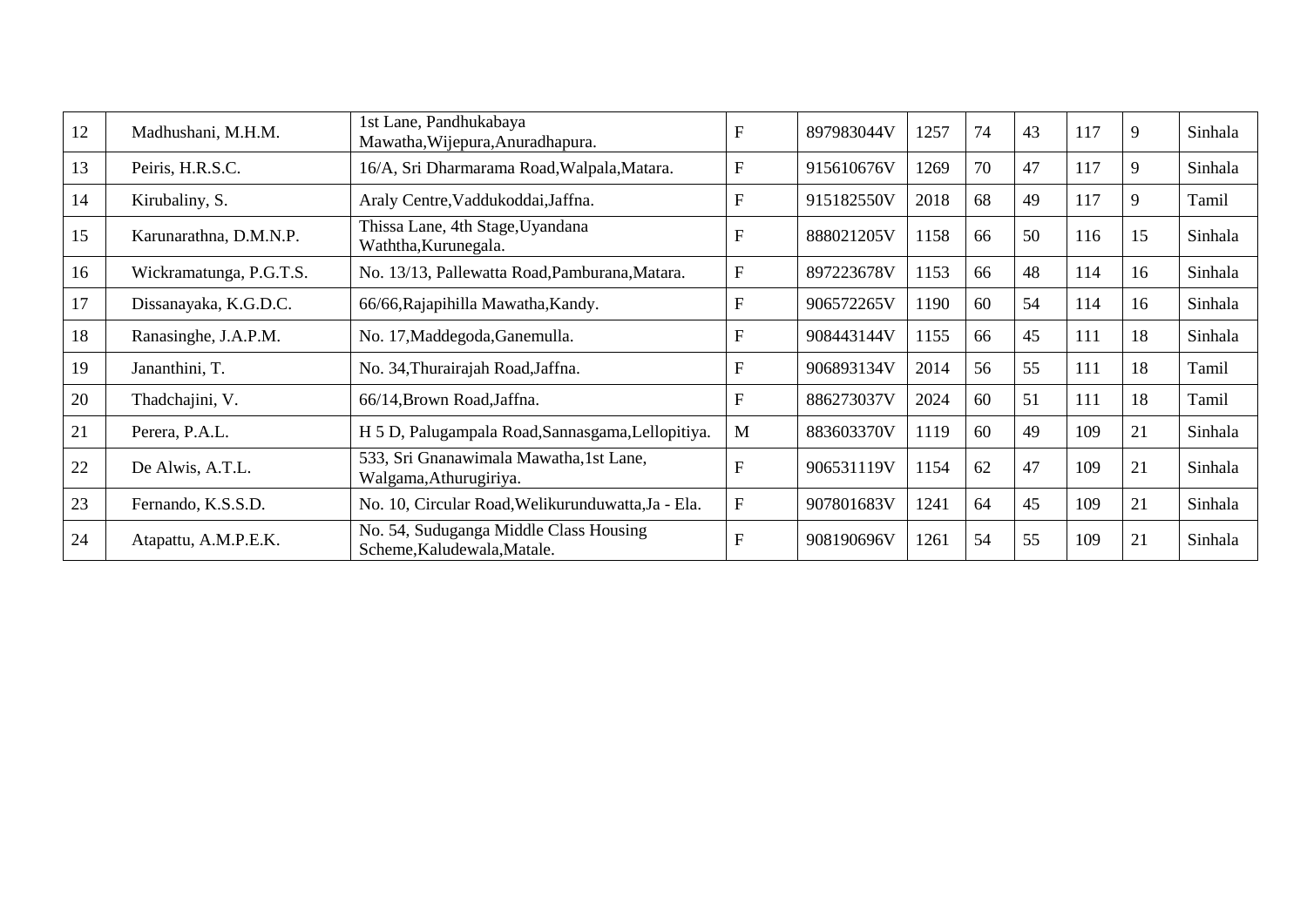# **Open Competitive Examination for Recruitment to Grade III Posts of Sri Lanka Scientific Service – 2016 (2018) Date of Examination Held - 2018 July 21**

### **Ministry of Health, Nutrition and Indigenous Medicine - 02 - Chemist**

| S/N | <b>Name</b>            | <b>Address</b>                                          | Gender                    | NIC No.    | <b>Index</b><br>No. | Test<br><b>Intelligence</b><br>01 | uestion Paper<br>General<br>Ō<br>02 | <b>Total</b> | Rank           | <b>Medium</b> |
|-----|------------------------|---------------------------------------------------------|---------------------------|------------|---------------------|-----------------------------------|-------------------------------------|--------------|----------------|---------------|
| 01  | Bandara, H.M.N.I.N.    | 69/4, Old Road, Kalutara South.                         | $\boldsymbol{\mathrm{F}}$ | 928020169V | 1004                | 84                                | 60                                  | 144          |                | Sinhala       |
| 02  | Fernando, B.K.H.       | New Division Road, Panthiya, Mathugama.                 | ${\bf F}$                 | 898482804V | 1099                | 82                                | 59                                  | 141          | $\overline{2}$ | Sinhala       |
| 03  | Ranasinghe, R.A.K.D.K. | E 1/14, Udumahana, Randiwala, Mawanelle.                | $\mathbf{M}$              | 881943425V | 1032                | 64                                | 70                                  | 134          | 3              | Sinhala       |
| 04  | Sumanarathna, S.D.N.D. | No. 31, 7th Step, Uyandana, Kurunegala.                 | ${\bf F}$                 | 887590613V | 1046                | 70                                | 62                                  | 132          | 4              | Sinhala       |
| 05  | Devpura, S.N.          | Thummalgodawatta, Gothatuwa, Baddegama.                 | $\mathbf F$               | 886122500V | 1023                | 68                                | 63                                  | 131          | 5              | Sinhala       |
| 06  | De Silva, T.M.H.       | 59/13, Elhena Road, Araliya<br>Garden, Maharagama.      | ${\bf F}$                 | 908131053V | 1182                | 70                                | 61                                  | 131          | 5              | Sinhala       |
| 07  | Vaisnavy, S.           | No. 45, Suthamalai South, Manipay, Jaffna.              | $\boldsymbol{\mathrm{F}}$ | 916612214V | 2048                | 68                                | 63                                  | 131          | 5 <sup>5</sup> | Tamil         |
| 08  | Fernando, M.B.N.K.     | 20 A, K.M.V.<br>Road, Lakxapathiya, Moratuwa.           | ${\bf F}$                 | 877730506V | 1079                | 74                                | 56                                  | 130          | 8              | Sinhala       |
| 09  | Ekanayake, E.M.N.T.    | No. 30/2, Puwakgahakandura, Kundasale.                  | M                         | 880710303V | 1020                | 66                                | 61                                  | 127          | 9              | Sinhala       |
| 10  | Dilrukshi, J.A.T.      | No. 84/1, Pannala<br>Road, Meegahakotuwa, Kuliyapitiya. | $\boldsymbol{\mathrm{F}}$ | 896511181V | 1146                | 68                                | 58                                  | 126          | 10             | Sinhala       |
| 11  | Liyanage, K.L.A.P.     | 760 A, Arawwala, Pannipitiya.                           | ${\bf F}$                 | 887090173V | 1016                | 72                                | 53                                  | 125          | 11             | Sinhala       |
| 12  | Weerasinghe, S.M.      | "Samanala", Udupila Junction, Mirissa.                  | ${\bf F}$                 | 925880531V | 1126                | 80                                | 45                                  | 125          | 11             | Sinhala       |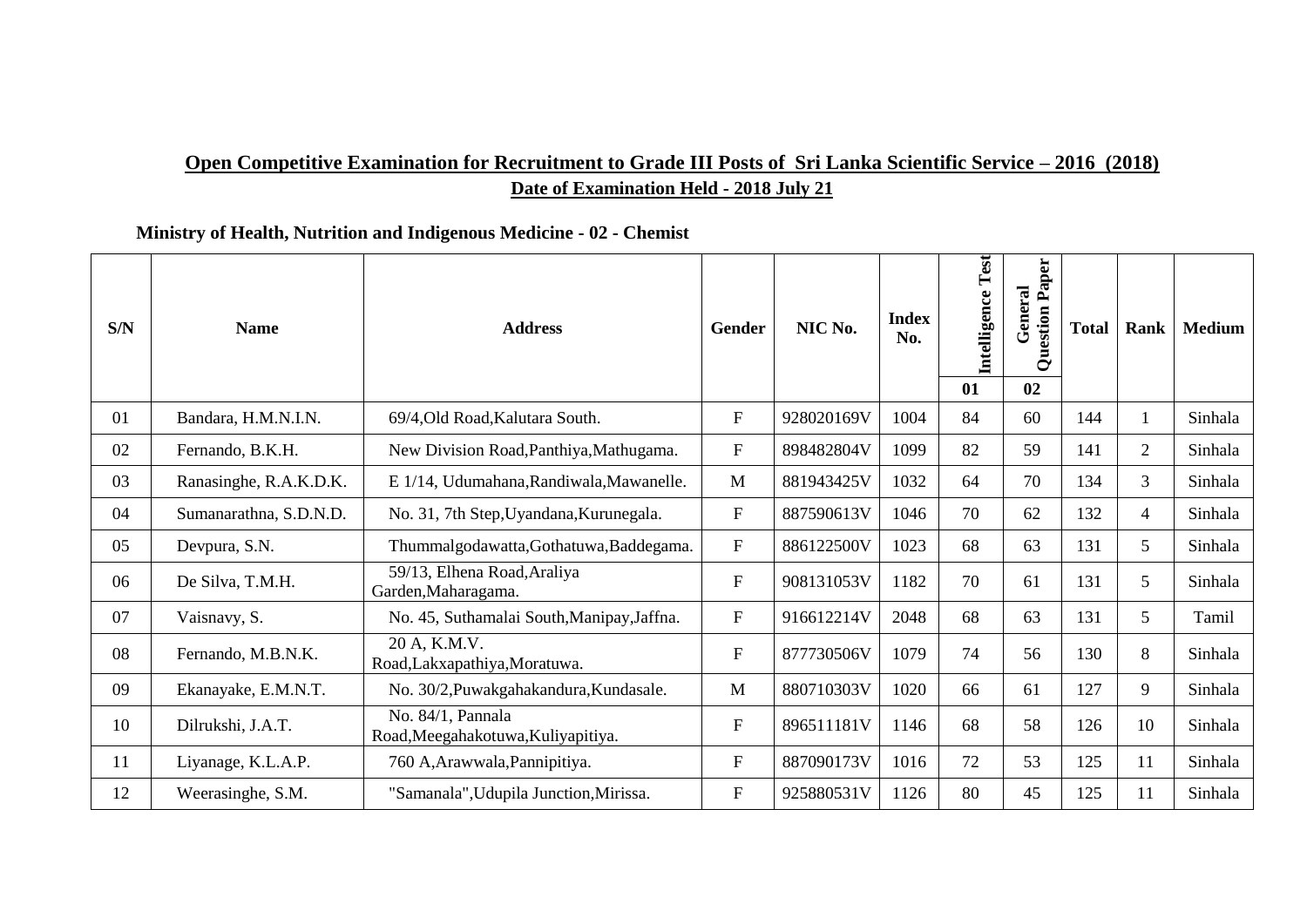| 13 | Kaushalya, A.G.G.     | 123/1 A, Maligagodalla<br>Road, Udumulla, Mulleriyawa. | 855363500V | 1148 | 70 | 55 | 125 |    | Sinhala |
|----|-----------------------|--------------------------------------------------------|------------|------|----|----|-----|----|---------|
| 14 | Harshani, B.M.M.J.    | Delgaha Duwa, Inimankada, Baddegama.                   | 897283468V | 1104 | 56 | 67 | 123 | 14 | Sinhala |
| 15 | Kaushalya, K.L.R.     | "Kanishka", Weherahena<br>Road, Weraduwa, Matara.      | 918362568V | 1172 | 70 | 53 | 123 | 14 | Sinhala |
| 16 | Hiroshani, K.G.G.C.N. | No. 16, Kandahena, Harankahawa.                        | 907984184V | 1187 | 74 | 49 | 123 | 14 | Sinhala |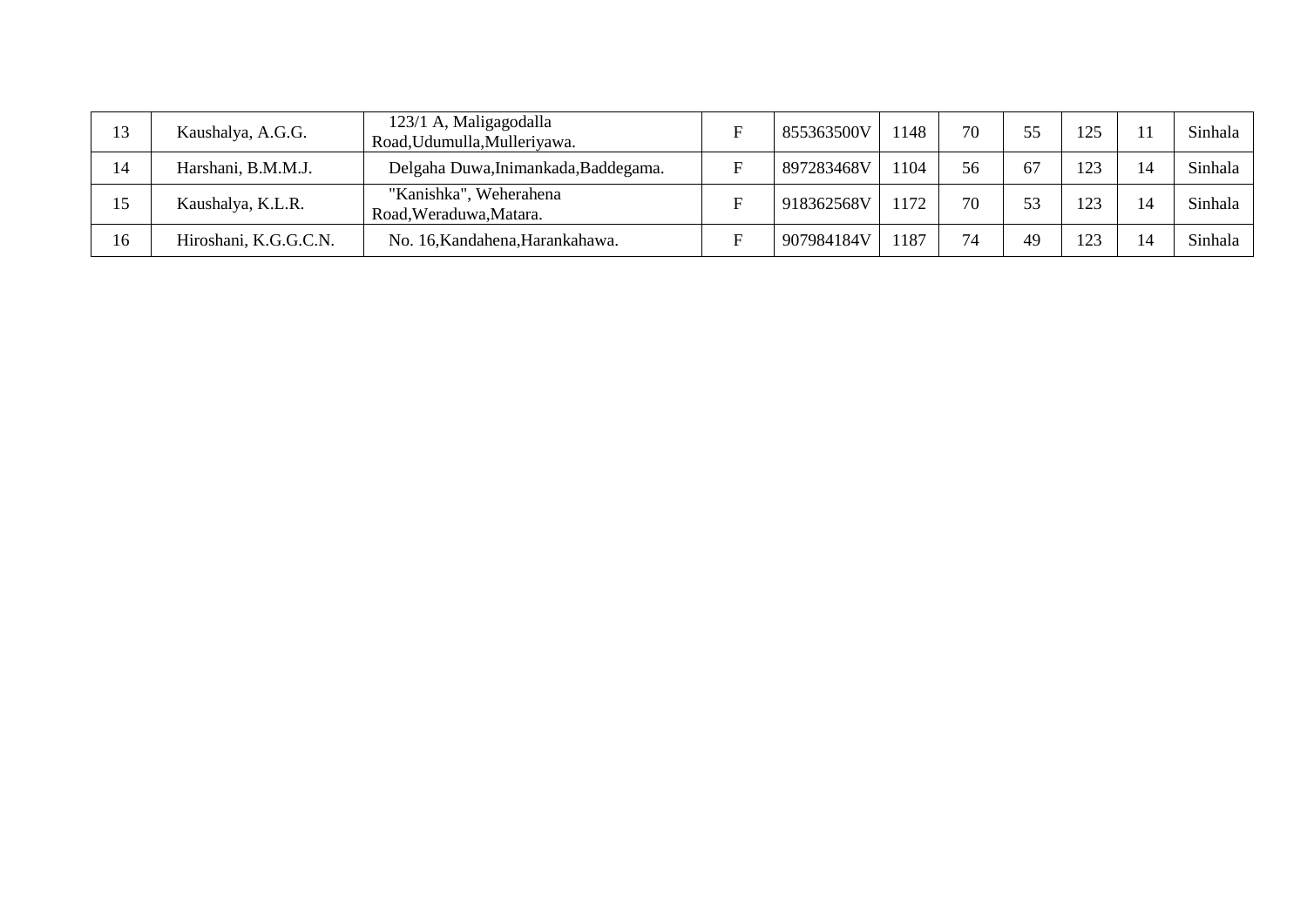#### **Open Competitive Examination for Recruitment to Grade III Posts of Sri Lanka Scientific Service – 2016 (2018) Date of Examination Held - 2018 July 21**

 **Department of National Museums - 03 - Assistant Director (Botany)**

| S/N | <b>Name</b>               | <b>Address</b>                                                           | Gender    | NIC No.    | <b>Index</b><br>No. | Test<br>Intelligence | Question<br>Paper<br>ral<br>e<br>$\overline{\omega}$<br>త | Total | Rank           | <b>Medium</b> |
|-----|---------------------------|--------------------------------------------------------------------------|-----------|------------|---------------------|----------------------|-----------------------------------------------------------|-------|----------------|---------------|
|     |                           |                                                                          |           |            |                     | 01                   | 02                                                        |       |                |               |
| 01  | Namalika, B.G.H.          | No. 46, First Lane, Pahala<br>Imbulgoda, Imbulgoda.                      | ${\bf F}$ | 917500746V | 1213                | 74                   | 60                                                        | 134   |                | Sinhala       |
| 02  | Sathischandra, M.K.D.P.M. | "Poornima", Sub Post Office, Thambalawewa,<br>Jayanthipura, Polonnaruwa. | ${\bf F}$ | 925253049V | 1220                | 68                   | 63                                                        | 131   | $\overline{2}$ | Sinhala       |
| 03  | Rathnayake, T.M.K.        | Beddewela Niwasa, Ambawa, Hatharaliyaddda.                               | M         | 913520513V | 1221                | 64                   | 58                                                        | 122   | 3              | Sinhala       |
| 04  | Wickramatunga, P.G.T.S.   | No. 13/13, Pallewatta Road, Pamburana, Matara.                           | ${\bf F}$ | 897223678V | 1153                | 66                   | 48                                                        | 114   | 4              | Sinhala       |
| 05  | Dissanayaka, K.G.D.C.     | 66/66, Rajapihilla Mawatha, Kandy.                                       | ${\bf F}$ | 906572265V | 1190                | 60                   | 54                                                        | 114   | 4              | Sinhala       |
| 06  | Gunarathna, M.D.A.M.      | No. 221/2, Depot Road, Matugama.                                         | ${\bf F}$ | 905542206V | 1222                | 62                   | 52                                                        | 114   | 4              | Sinhala       |